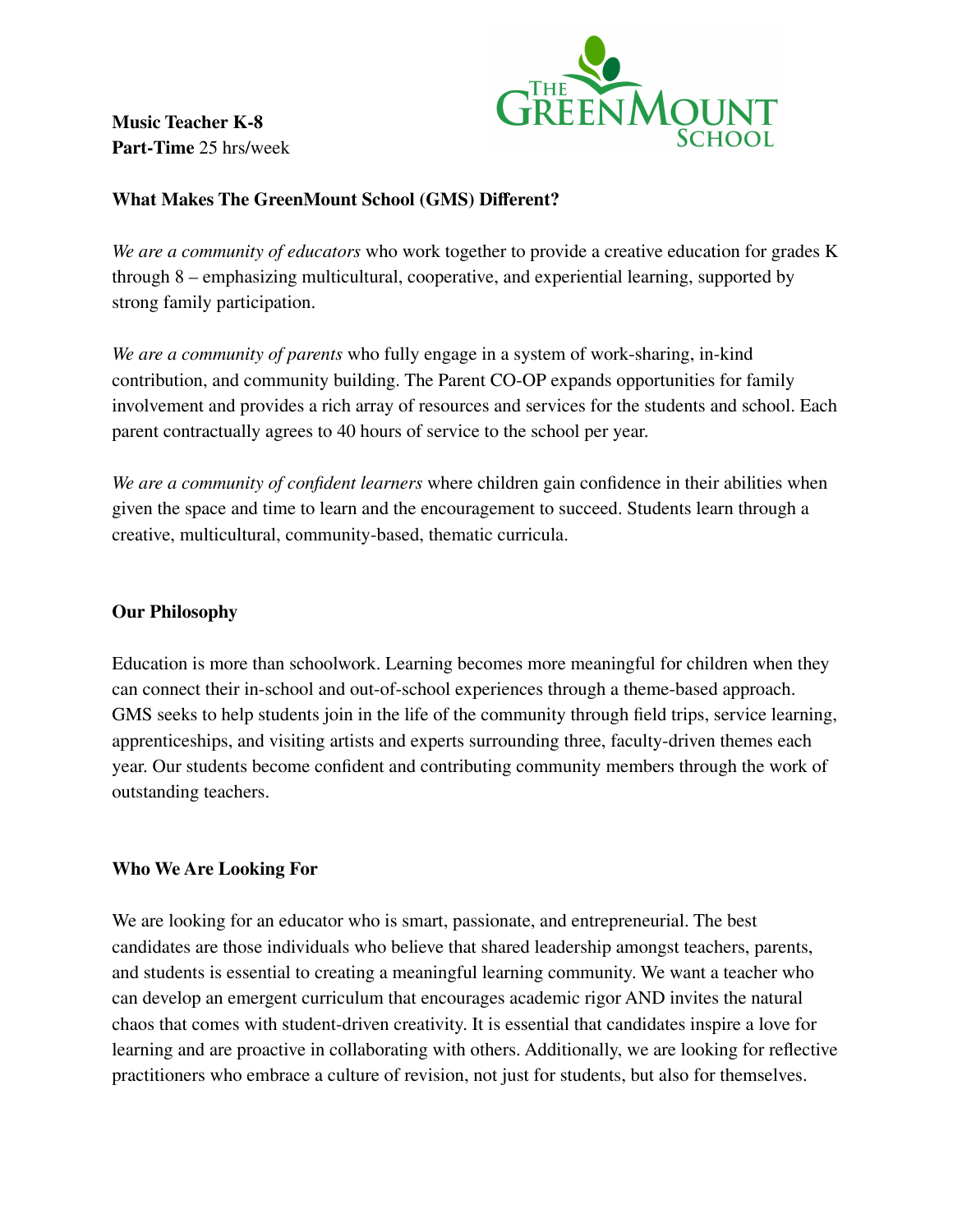The GreenMount School is committed to leadership in multicultural education and a culturally diverse faculty and staff. The school, therefore, seeks applications from candidates who will contribute to an atmosphere in which all are valued and supported.

# **Job Responsibilities**

- Lead, design, and implement a vertically aligned music curriculum for grades K-8
- Develop and teach highly engaging, academically rigorous lessons that align with The GreenMount School philosophy and mission
- Adapt instructional methods to the varying aptitude, developmental stages, and learning styles of the children in their classroom
- Collaborate with colleagues to share best practices and ensure student mastery of curriculum
- Embrace the messiness of working in a child-centered school in which emergent curriculum and outside learning opportunities require day-to-day flexibility and lesson-adaptability
- Create lessons and experiences that will challenge and inspire students to apply skills with multidisciplinary, real-world activities and develop critical thinking skills
- Establish and uphold classroom routines that resonate with the Pillars of GreenMount *Academics, Civility, Community, and Integrity -* to ensure a safe, respectful, and caring environment
- Observe and evaluate each individual student's academic, social, and emotional growth, keep appropriate records, and prepare student evaluations
- Foster a classroom environment that welcomes students to become reflective learners who are able to advocate for their individual learning styles
- Collaborate with faculty to develop a theme studies curriculum and performance task for students based on the three themes each year.

## **Qualifications:**

- Three years of classroom music teaching experience preferred, in grades K-8
- Bachelor's Degree in Music Education is highly desired as well as previous experience teaching in an independent school setting and an understanding of progressive education with arts integration.
- A strong sense of personal accountability for student achievement
- The fundamental belief that all children can learn, grow, and succeed
- Experience in planning and implementing instructional materials for teaching primary, intermediate, and middle school levels.